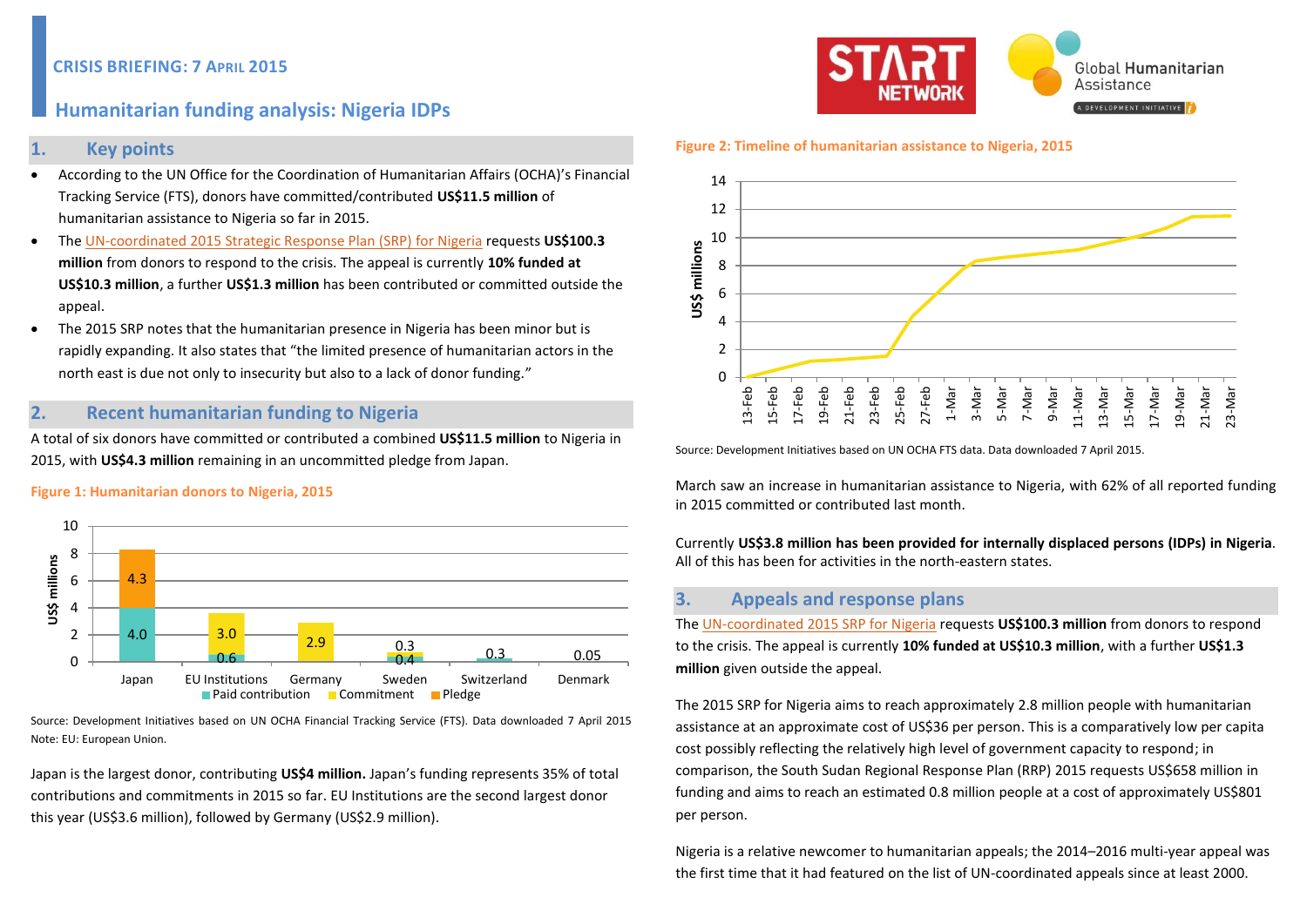### **2 |**Nigeria IDPs

The needs articulated in the SRP are set in the context of the Nigerian national government's capacity and plans to respond, and they are at the request of the previous government for international assistance to supplement the national response. Until recently, humanitarian needs of IDPs have largely been served by national authorities who have requested that UN agencies strengthen their response capacities.

The SRP notes that "the Government of Nigeria, at federal and state levels, is providing the majority of humanitarian assistance in response to the IDP crisis in the North-East. In recognition of the Government's capability and commitment to providing leadership, activities identified in this SRP will concentrate mainly on those areas in which the Government has limited capacity but where access is possible for implementation. Humanitarian actors will continue to work with the Government at federal and state levels to strengthen its capacities in key areas." The implications of the recent election on the state and federal investments in response to the crisis are not yet clear.

## **4. Pooled funding as part of the response**

#### **Central Emergency Response Fund (CERF):**

**Nigeria was the 22nd largest CERF recipient in 2014, with US\$5 million allocated** – 1.1% of global CERF allocations that year. 65% of this funding (US\$3.3 million) was allocated in response to the IDP crisis in the north eastern states. Nigeria has not received any CERF funding in 2015.

### **Other pooled funds:**

There are no country-based pooled funds operating for Nigeria.

# **5. Funding to sectors**

The **largest proportion of funding to Nigeria in 2015 is allocated to 'sector not yet specified' (39%), followed by protection/human rights/rule of law (34%) and health (12%).**

### **Figure 4: Humanitarian funding to Nigeria SRP 2014, by sector**



Source: Development Initiatives based on UN OCHA FTS data. Data downloaded 7 April 2015.

## **6. Humanitarian funding trends to Nigeria (historic)**

Total humanitarian funding to Nigeria has increased year on year since 2012, almost tripling from **US\$15.6 million in 2012 to US\$44.3 million in 2014**.

#### **Figure 5: Humanitarian funding to Nigeria, 2012–2015**



Source: Development Initiatives based on UN OCHA FTS data. Data downloaded 7 April 2015.